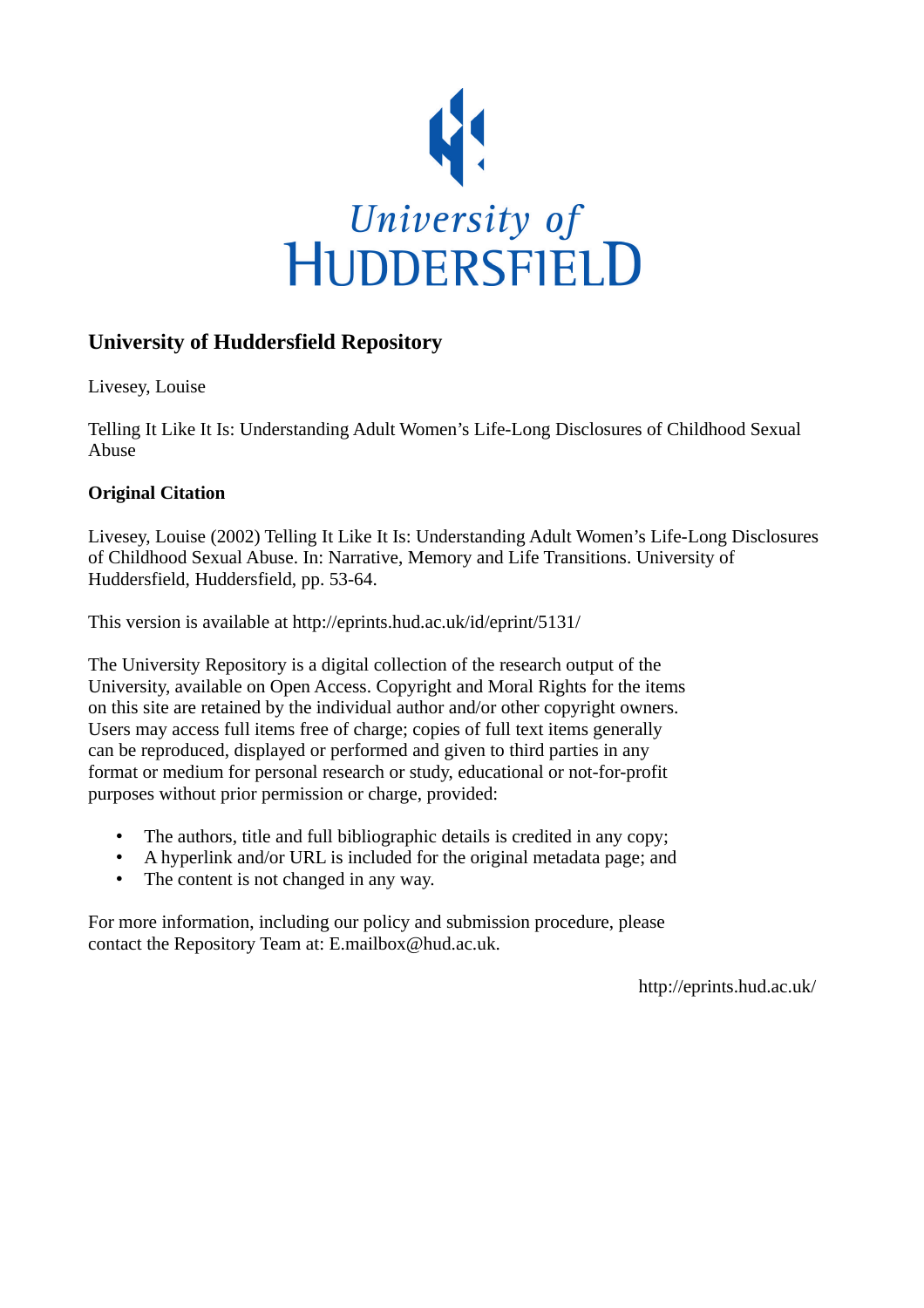5 Telling It Like It Is: Understanding Adult Women's Life-Long Disclosures of Childhood Sexual Abuse LOUISE LIVESEY

This paper seeks to explore some of what we can learn from looking at adult women's stories of their experiences of disclosing childhood sexual abuse. The research upon which the paper is based is an inter-disciplinary analysis of "what happens" when women disclose child sexual abuse to others over the life course. A socially aware understanding of the meaning of narrative and storytelling has become of key importance in this research and begins to offer new ways in which to develop research on sexually abusive experiences which broadens the agenda of research on childhood sexual abuse. In particular understanding narrative has offered new ways of accessing and understanding issues relating to later life (that is, post-childhood) for women who have experienced childhood sexual abuse.

#### **Introduction**

This paper will provide some preliminary thoughts on the analysis of the research data and how it can be understood. Of key importance is a discussion of how the listener can challenge the person disclosing in various ways and specifically this paper examines the *tellability* challenge and what new understandings this can provide to social scientists. In this way narrative, and the telling of self-stories, has much to offer our understandings of the effects and impacts of childhood sexual abuse.

*Samantha*: I have told other people but not by any means all my friends. Some people have been at a loss as to what to say, and I have worried afterwards that they will be wondering why I have chosen to burden them with a disgusting piece of my personal history that they did not ask about and didn't feel qualified to discuss. And that has made me question myself severely as to why I couldn't keep my mouth shut - why I feel some compulsion to tell people. I always compare this to the Ancient Mariner who has to tell his sad story to people even though they did not want to hear it as it was too depressing. I wondered whether the compulsion to tell people was mere sensationalism, but discarded that theory. I felt that, certainly

53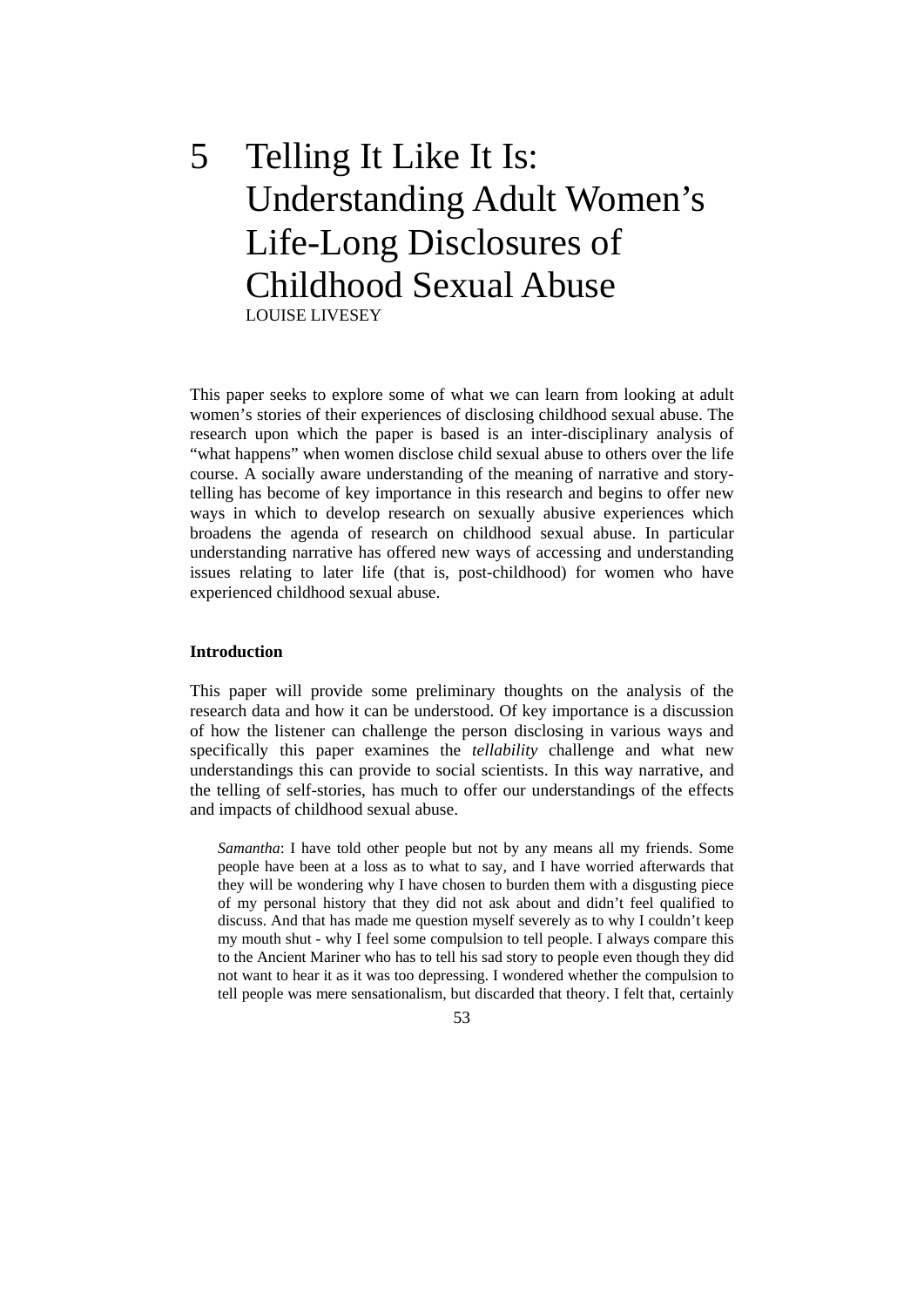in the early days, I was hoping for people to show that they cared for me by (1) confirming that it wasn't my fault and (2) being angry with the perpetrator.

*\_\_\_\_\_\_\_\_\_\_\_\_\_\_\_\_\_\_\_\_\_\_\_\_\_\_\_\_\_\_\_\_\_\_\_\_\_\_\_\_\_\_\_\_\_\_\_\_\_\_\_\_\_\_\_\_\_\_\_\_\_\_\_\_\_\_\_\_\_* 

Discussing disclosure of childhood sexual abuse is a complicated task, not least because disclosure is a deceptively simplistic term covering many varied speech acts. In an attempt to be clear what I mean by disclosure I offer the following definition:

To disclose abuse means that the speaker tells someone that they have experienced sexually abusive events in childhood.

It may seem like a simple definition but the "taken-for-granted-ness" of it has been worn away in recent years by the psychological take-over of childhood sexual abuse in general and of disclosure in particular (see Armstrong, 1991 and 1994 and Kelly, 1996a and 1996b for more discussion of this). Disclosure in the psychotherapeutic tradition has become characterised as a set-piece event which is seen as part of the 'healing process' (see for example Schatzow and Herman, 1989) rather than as a spontaneous activity women who have experienced childhood sexual abuse might initiate. My simpler, working definition of disclosure purposefully excludes any notion of how detailed the disclosure is and what the intent is.

 Disclosure, however, is not as simple as has previously been thought and is in fact a multi-faceted event. What this paper focuses on is the way in which narrative and story telling play important roles in disclosure and in the understanding of disclosure. This arises out of my research into adult women's disclosures of childhood sexual abuse and it is apparent that story telling and narrative are aspects hardly ever considered in the literature on this subject. In particular this paper focuses on one aspect of narrative and story-telling, that of *tellability*, in the examination of some accounts of disclosure in a hope to explore some of the aspects of disclosure in a new way.

#### **Disclosure and Cultural Narratives**

To talk about disclosure of childhood sexual abuse is to automatically tap into ongoing cultural narratives about childhood sexual abuse. As Chris Atmore has said there is currently "a present and unprecedented plethora of popular cultural references to child sexual abuse" (Atmore, 1998, p.124). We are all familiar with the contemporary varied cultural narratives about experiences of childhood sexual abuse. These narrative discourses are deployed, produced and reproduced, in many of the common fora in which abuse is discussed - on the news, in magazine articles, books, documentaries and chat shows. The purpose of disclosure is both public and private at the same time in many cases. It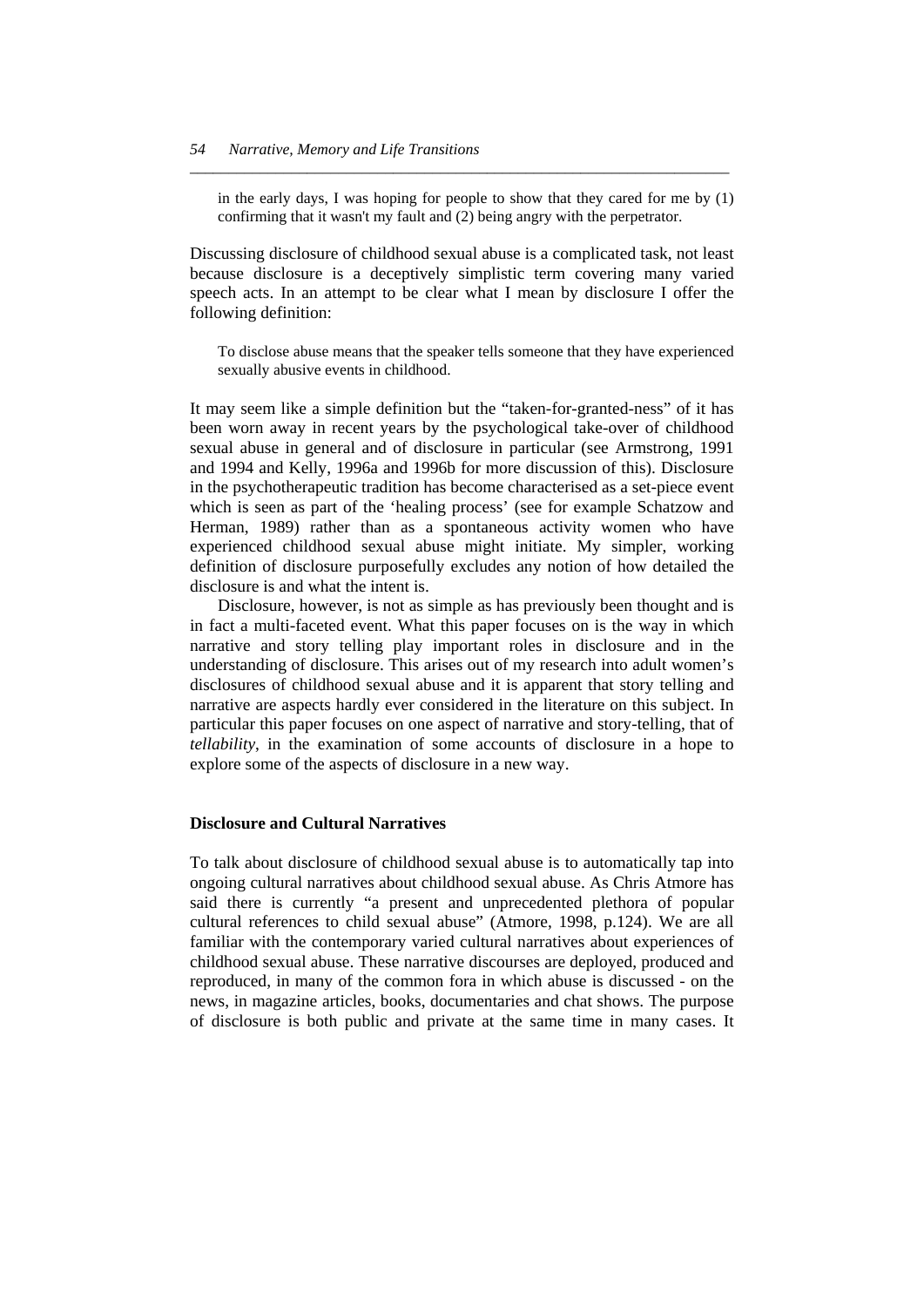relates to the telling of a private story (with all its necessary specific detail) and the reproduction<sup>1</sup> of cultural narratives, public stories.

*\_\_\_\_\_\_\_\_\_\_\_\_\_\_\_\_\_\_\_\_\_\_\_\_\_\_\_\_\_\_\_\_\_\_\_\_\_\_\_\_\_\_\_\_\_\_\_\_\_\_\_\_\_\_\_\_\_\_\_\_\_\_\_\_\_\_\_\_\_\_* 

 Most of the stories about disclosure that I have heard during my research were about disclosures that, subtly or explicitly, worked against the grain of the cultural narratives. It seemed that the perception of cultural narratives was that they were disempowering in that they are reliant on characterising women who had experienced abuse as having a narrow range of possible stories to tell rather than embracing the diversity of experience.

 Cultural narratives both constrain and shape the personal narratives and to tell a personal story that directly contradicts or confuses the cultural narrative is to run the risk of being dismissed. For stories to have a purpose they must comply with what we, as an audience, expect from that story. Jennifer Coates (2000) summarises these expectations as being that there will be narrative clauses whose order matches the real time order of events described and, additionally that there will be *tellability* or a point to the story. Coates argues that "the worst thing that can happen to a narrator is that their story is seen as pointless; narrators need to avoid the "So what?" challenge" (Coates, 2000, p.1). Thus the *tellability* of personal stories is actually determined by the listener rather than the speaker. To put it more strongly, it is the listener who has the final arbitration because it is they who can posit the "So what?" challenge to the speaker.

 To understand disclosures made by adult women I think we need some understanding of these cultural narratives of sexual abuse and how they work. As Vicki Bell has argued:

the silence of women survivors should be placed within the context of the ways in which incest has been spoken about and analysed in relation to them. As the 'speakouts' on incest have shown, several aspects of the disparate discourse on incest required the silence of survivors in order to maintain credibility.

(Bell, 1993, p.80)

To broaden Bell's assertion I think it is not just the silence of survivors which needs to be examined in this way but also the speech of survivors. Such an expansion would allow us to also focus on the speech of women and to have more understanding of the fact that speech and silence are not dichotomously constructed, as is suggested in much of the literature, but are in fact both discursively constructed. I would argue that we need to contextualise the speech of women survivors in a way which places cultural narratives against the grain of the personal stories by women who have experienced childhood sexual abuse, and by doing this we can thus highlight the dissonance between personal disclosures of abuse and the cultural narrative archetypes. An approach that allows this to happen must, by definition, go beyond traditional linguistic or narrative analyses. Ken Plummer, in his analysis of sexual stories, argues that the stories we tell about intimate details of our lives are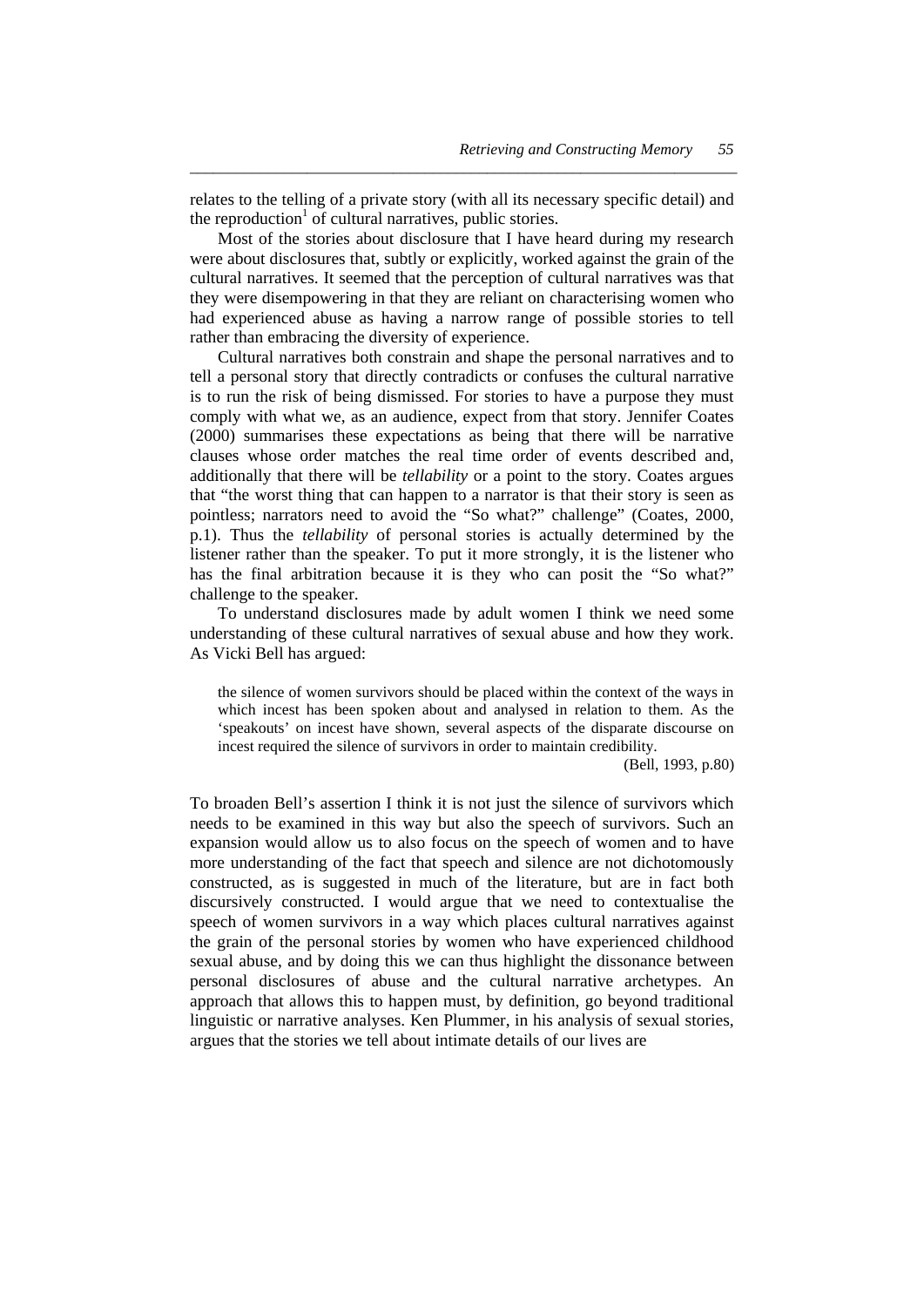not simply 'languages' or 'texts' or even 'discourses'. I want to move right away from the current, almost obsessive, concern of much analysis that reduces dense, empirical *human* life to *texts*. Social reality may be approached metaphorically as a text, but it is not in actuality a text … [the] stories *I will be discussing must be seen to be socially produced in social contexts by embodied concrete people experiencing the thoughts and feelings of everyday life* … If they are 'texts', then they are text embodied by breathing, passionate people in the full stream of social life. (emphasis original; Plummer, 1995, p.16)

*\_\_\_\_\_\_\_\_\_\_\_\_\_\_\_\_\_\_\_\_\_\_\_\_\_\_\_\_\_\_\_\_\_\_\_\_\_\_\_\_\_\_\_\_\_\_\_\_\_\_\_\_\_\_\_\_\_\_\_\_\_\_\_\_\_\_\_\_\_* 

The stories that Plummer collected, and the stories I collected from my participants, cannot be seen solely as *texts* for *analysis* which can tell us *how* the stories are told. Rather they are also narratives of individual subjective truths; they tell us how people think of themselves and others and of the events that they are relating.

#### **Narrative and Disclosure**

What I hope to do in the rest of this paper is to focus on aspects of narrative in adult women's stories of disclosures and it is guided by a concern to examine the role played by *tellability*. On the surface of our culture we can see exhortations to speak about childhood sexual abuse in our daily lives: chat shows, glossy magazines and documentaries about abuse all contain subtle invitations to speak. Identification with the guests on a chat show and Helpline numbers on magazine articles and at the end of documentaries exhort women who have experienced childhood sexual abuse speak about their experiences to others. However these exhortations rely on the common cultural narratives about the experience of childhood sexual abuse.

 I wish to start with a letter to the problems page of *Best* (March, 2000), a popular women's magazine (Figure One). The letter writer asks *Norah*, the resident agony aunt, for advice on disclosing the sexual abuse in childhood she experienced to her mother. The writer articulately explains her reasons for wanting to disclose in her letter. However *Norah* begins by making these motivations problematic. *Norah* tells us that it is not the case that the writer wants to tell her mother to try and improve their relationship but that the writer, in fact, wants to punish her mother for not discovering the abuse. The writer is advised to seek support from organisations specialising in adult survivors of sexual abuse and is told to recover by "taking off the armour that is no longer protecting you, just dragging you into the mire". Discourse analysis might suggest that this reply alludes to the discourses of the vengeful abuse victim, the discourse of the ubiquity of the need to 'heal' and, discordantly, the discourse of "pulling oneself together" in *Norah's* final comments.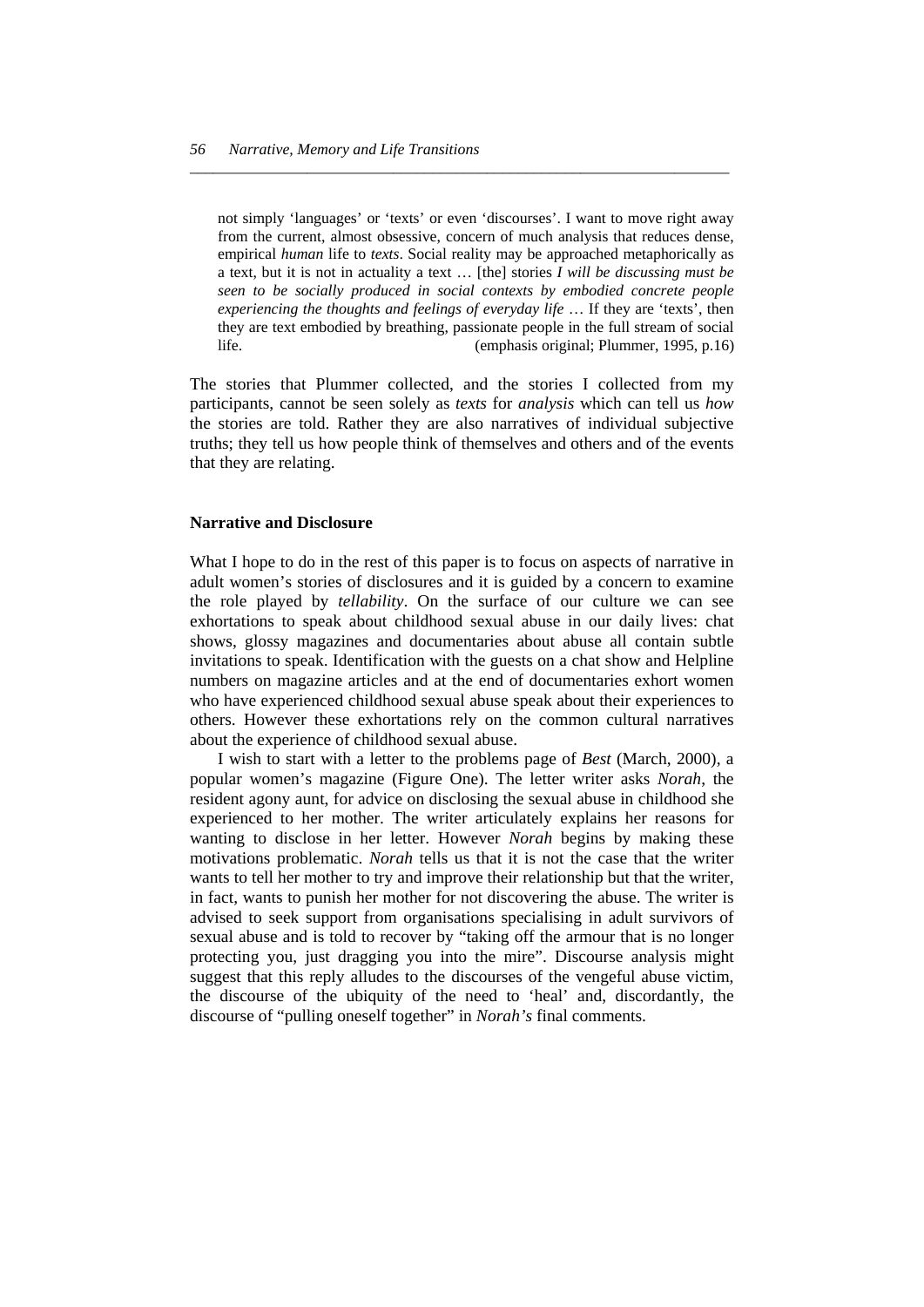#### **Figure One Let Norah Help You - No-one Understands Your Problems Better …**

*\_\_\_\_\_\_\_\_\_\_\_\_\_\_\_\_\_\_\_\_\_\_\_\_\_\_\_\_\_\_\_\_\_\_\_\_\_\_\_\_\_\_\_\_\_\_\_\_\_\_\_\_\_\_\_\_\_\_\_\_\_\_\_\_\_\_\_\_\_\_* 

#### *If Only I Could Tell My Mum That My Father Abused Me*

- *Q. I am in my 30s and single. I was sexually abused by my father from around age eight. I never told anyone and tried to put it out of my mind. My parents divorced when I was 16. I'd love my mother to know the truth, so she'd understand why I am the way I am, and not see me as the miserable black sheep of the family. I used to think all the time about killing myself; these days I think things could get better and I might be like my sister - happy, married and at ease with myself.*
- *A. Hope is a wonderful thing but if it remains unfulfilled too long, it can be destructive. You're stuck in a secret misery, as you were as a child, hoping your mother will rescue you. Not telling and denying to yourself what was happening is how you survived. You're still denying it - but, maybe unconsciously, you're punishing your mother for not noticing - then and now. The need to demonstrate a hurt that can't be spoken of can be dangerous if it shows itself as deep depression or acts of self-harm. Telling your mother won't kill her, and could save you but it's not your first step. Call Childline (tel: Freefone 0800 1111) to get details of local support for adult survivors of sexual abuse. Find the Samaritans' number (Yellow Pages) and keep it with you at all times. You can recover, but first you have to take off the armour that is no longer protecting you, just dragging you into the mire.*

Taken from *Best* problem page (March, 2000). Used with permission from *Best*  magazine.

What is of interest here is that the writers desire to disclose is somehow turned around to become a need to punish her mother which in turn must itself requires punishment. *Norah's* reworking of the writers intentions changes the writer from one seeking healing to one seeking revenge and moves the portrayal of the writer from being a woman seeking to improve familial relationships to a woman seeking to destroy them. What has actually happened is that the *tellability* of the story about wanting to disclose has been transformed into another story which is, apparently, more tellable – the story that women who have experienced abuse need therapeutic intervention, that their stated intentions mask their real (if unconscious) intentions, and that women who have experienced abuse are infantilised and unable to move on in their relationships.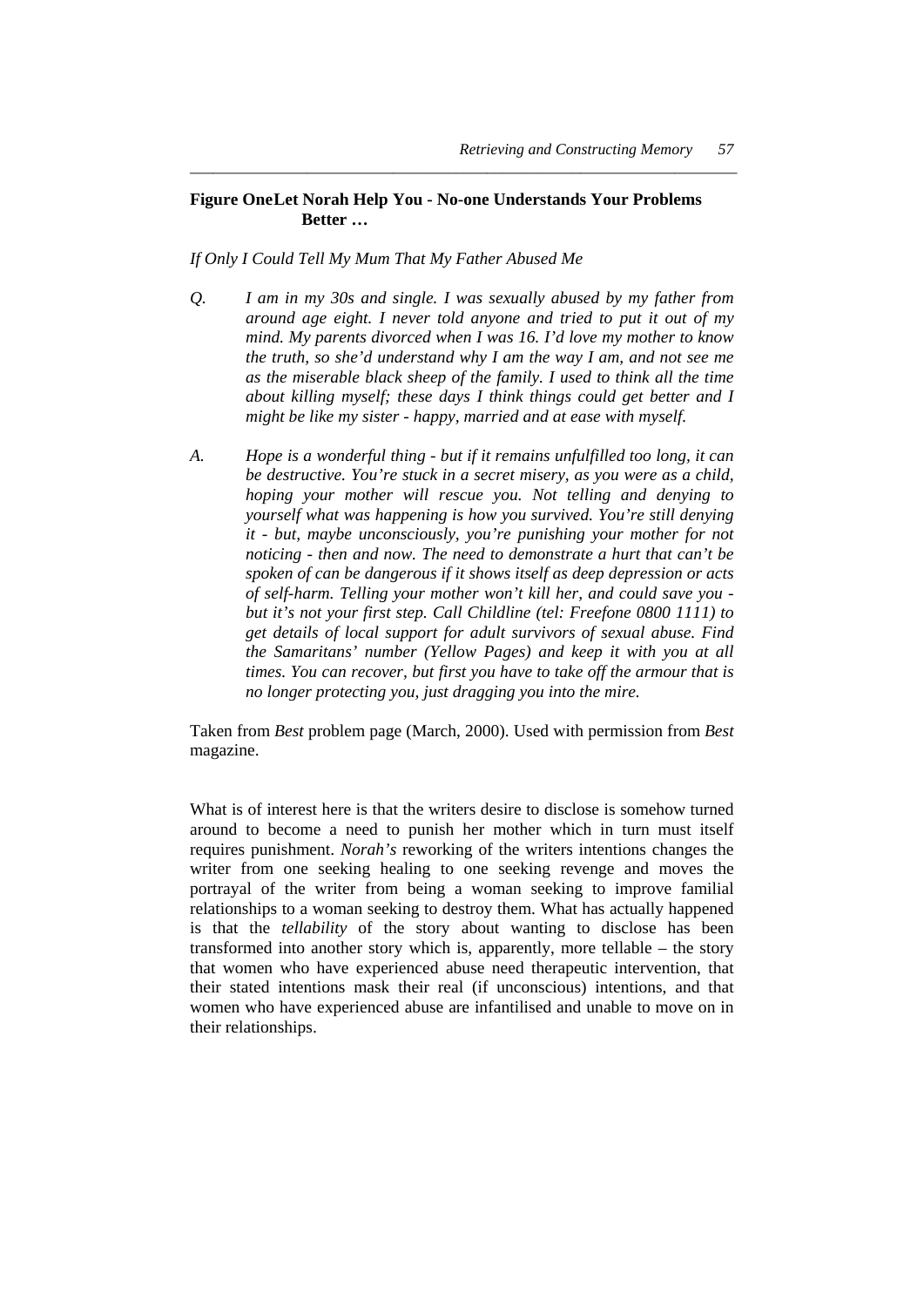Using the above example as contextualisation I want to examine two further examples of the *tellability* problem in disclosure narratives. Both come from my research with adult women who have experienced childhood sexual abuse. The first comes from a written piece sent to me by *Ellie<sup>2</sup>*. *Ellie* related the story of her seeking Social Services help at a time when she was concerned that the abuse she was suffering at the hands of both her parents be perpetrated against her sister after she left home. *Ellie* had approached the NSPCC previously and agreed to wait until her A Levels examinations because it was feared that her fathers violent physical abuse might endanger her exam performance. *Ellie* then relates that the situation deteriorated she decided to confide in her GP in case, at the end of her exams, it was impossible for her to tell anyone. *Ellie* continues the story here:

*\_\_\_\_\_\_\_\_\_\_\_\_\_\_\_\_\_\_\_\_\_\_\_\_\_\_\_\_\_\_\_\_\_\_\_\_\_\_\_\_\_\_\_\_\_\_\_\_\_\_\_\_\_\_\_\_\_\_\_\_\_\_\_\_\_\_\_\_\_* 

Ellie: The day of my last exam I saw my GP again and she called Social Services. Two weeks later I hadn't heard anything so I went to my local Social Services department. Eventually I saw my key worker and she said that she'd just sent a letter to my home address asking me to get in touch with them (my Mum usually reads all my post before I can get to it). She then decided to interview me there and then (something I wasn't prepared for). The moment I said that my Mum sexually abused me but my father only physically abused us all she seemed to lose all respect for me and treated me like a child. I think she thought that I was messing her around or at best telling lies to cover for my Dad sexually abusing me.

Although *Ellie* was very clear about her reasons for formal disclosure at this time the reinterpretation by the social worker is that *Ellie* is either covering up for abuse by her father or "messing her around" for which she understands lying. But this reinterpretation is not apparently based on any particular characteristic(s) relating to *Ellie* as a narrator. It is not *Ellie* as a narrator, which prompts the reworking, but rather the fact that the disclosure explicitly challenges the one of the cultural narrative - *Ellie'*s story is of sexual abuse of a girl child by a woman. Both Kelly (*Unspeakable Acts*, 1991) and Elliot (*Female Sexual Abuse of Children*, 1994) have written about the lack of cultural narratives about abuse of girls by women. It seems that in this particular situation when confronted by a contradiction between the personal narrative and the cultural one the social worker made a choice to reinforce the cultural narrative and therefore dismissed *Ellie*'s narrative.

 *Ellie* herself later went on to say in interview that

*Ellie:* People find it incredibly hard to swallow that a mother could abuse her child and I mean that is probably something that comes up time and again, that people will blank it, it'll be like they haven't heard it and erm, they'll kind of ask questions like "Couldn't your Mum do anything about the abuse?" and stuff like "And have you talked about it with your Mum?" and stuff like that. I don't know, if they've really understood what I've been said then they wouldn't have actually said any of that … I've had a few times that it wasn't really abuse if it was from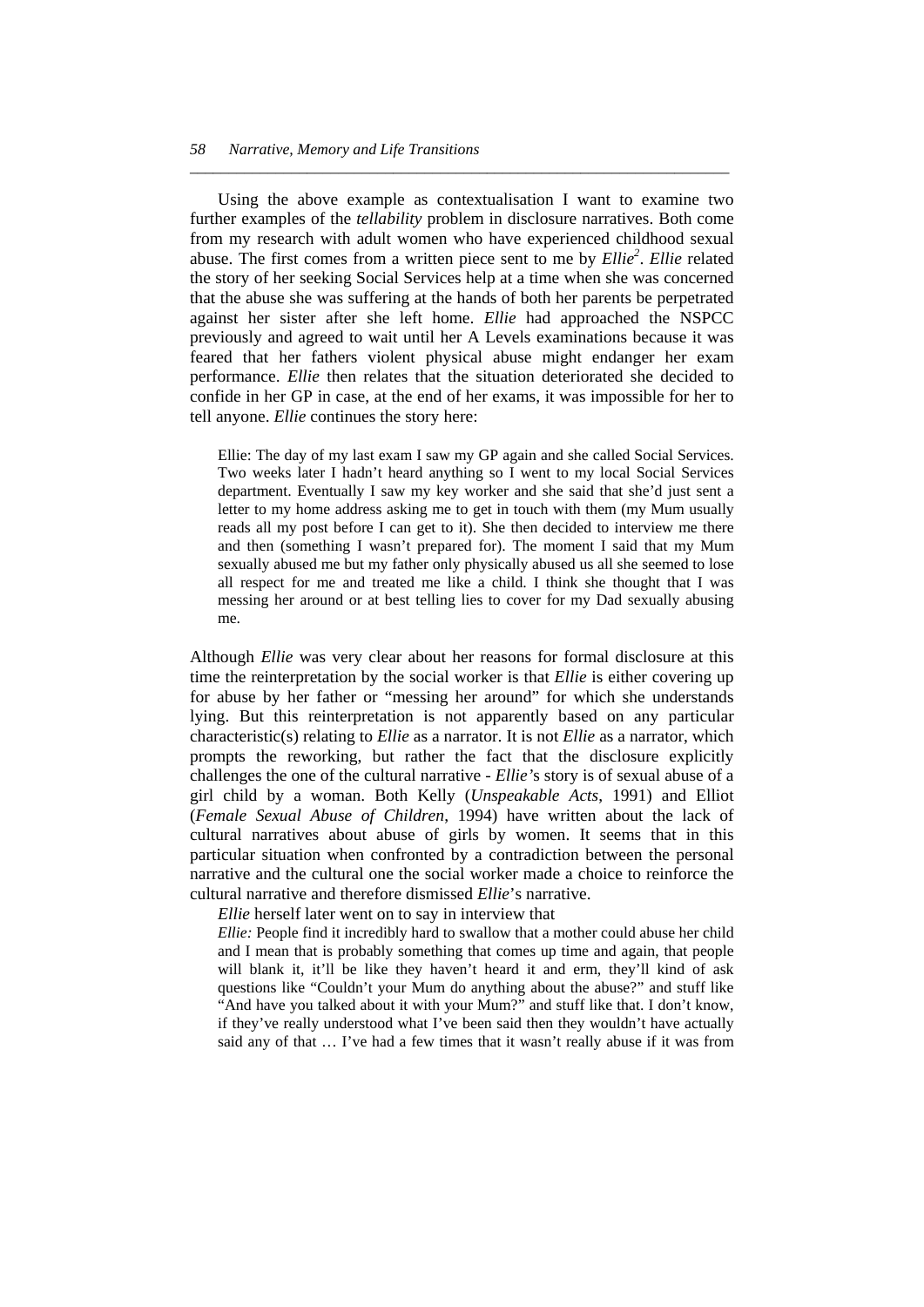your Mum and, erm, that it was, I don't know, that it was maybe something not serious and not to make as big a fuss over.

*\_\_\_\_\_\_\_\_\_\_\_\_\_\_\_\_\_\_\_\_\_\_\_\_\_\_\_\_\_\_\_\_\_\_\_\_\_\_\_\_\_\_\_\_\_\_\_\_\_\_\_\_\_\_\_\_\_\_\_\_\_\_\_\_\_\_\_\_\_\_* 

The second story I want to share comes from another participant, *Alice,* who told me about her involvement with a church group. *Alice* is a committed Christian and is active within her church. *Alice* attends a regular prayer meeting at the church and she relates her feelings about the group in one section of the interview:

*Alice:* Most of the people in that group except for one I would happily tell, one person in the group knows a bit about my background but the rest of the group don't because of this one member. And she's a lovely, kind soul but she can be hopeless, I know she will. I don't want to tell somebody who is going to tell me how to handle it. […] Those are the people I find the most difficult, the ones who have got the answers. "Well you should just do this dear", "what you need to do dear, is,", "you know you just need to forget that, just let it go" you know, I've heard that over the years, and it makes me so fucking angry I can't tell you. It's so cruel, but there's no harm in this person, you know, she isn't trying to be cruel but I think she's saying "I don't want to hear this, I can't hear it" you know and looking back I think that's the problem really, people haven't wanted to heard. They, I mean even if they couldn't cope with it or I felt they couldn't cope with it, I won't share it.

In the context of the current focus I think *Alice* here is talking about preempting the *tellability* challenge. The cultural narratives in this case are not general ones from the wider population but ones specific to her Christian beliefs and the cultural of the church group she attends. But it is *Alice's* final comments that hold the most interest where she states that if she thinks people won't be able to hear what she is saying then she doesn't tell them. *Alice's* decision to disclose (or not) is directly related to her perception of whether the listener will understand the *tellability* of her story.

#### *Tellability* **and the Response to Disclosure**

The agency of domination does not reside in the one who speaks (for it is he who is constrained) but in the one who listens and says nothing; not in the one who knows and answers, but in the one who questions and is not supposed to know. And this discourse of truth finally takes effect, not in the one who receives it, but in the one from whom it is wrested. (Foucault, 1976, p.62)

The relation between the ability to question and the ability to create a discourse of truth is explicated by Foucault as being a reciprocal one – it is the listener who questions, in effect who frames and controls the discourse but the speaker who answers and displays the knowledge which becomes the basis for the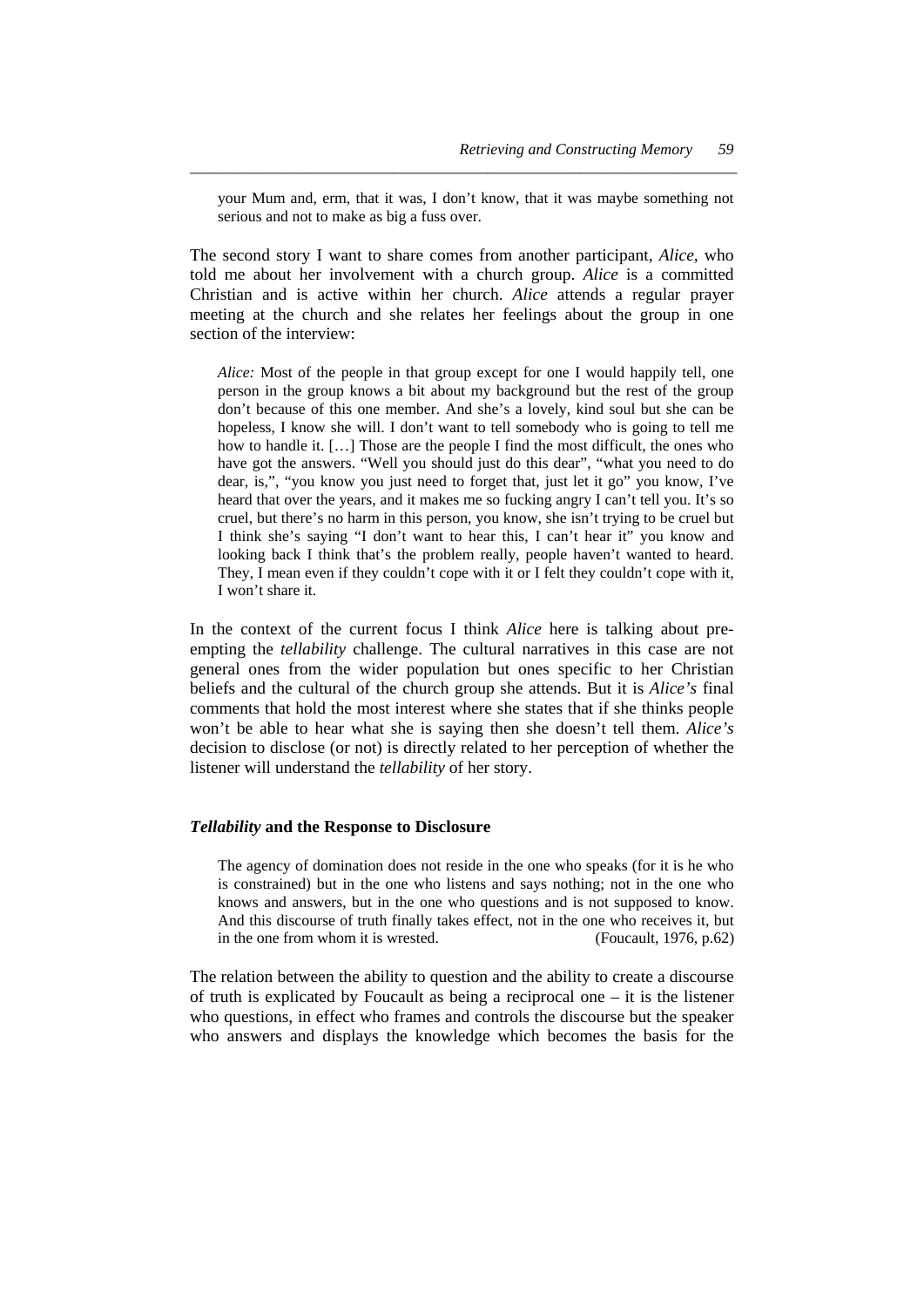discourse of truth. I think this duality and contested reciprocity<sup>3</sup> is key in understanding disclosures. Disclosure cannot be seen as a speaker giving the truth to a listener but must instead be viewed is a reciprocal relationship in which the speaker gives the truth in a way, which is both limited, controlled and ultimately shaped by the listener (and indeed by previous listeners). However, at the same time, the speaker then becomes subject to (and subject of) the discourse of truth which is arrived in this way and it is their experiences which become subject to the limitations of the discourse. This power relationship in the nature of 'reciprocal' truth making is key in understanding the *tellability* problem within disclosure of childhood sexual abuse.

*\_\_\_\_\_\_\_\_\_\_\_\_\_\_\_\_\_\_\_\_\_\_\_\_\_\_\_\_\_\_\_\_\_\_\_\_\_\_\_\_\_\_\_\_\_\_\_\_\_\_\_\_\_\_\_\_\_\_\_\_\_\_\_\_\_\_\_\_\_* 

 In this model of disclosure the cultural narratives have already influenced both the personal story of the speaker and the understandings of the listener. The speaker then reinforces the cultural narrative (or transgresses it) and the listener must choose how they want to co-construct the speaker's story whether that is through acceptance, rejection or ambivalence. The inclusion of cultural narratives in the disclosure situation allows us to further explore Bell's assertion that contextualisation of the silence (and speech) of women survivors within the ways in which abuse has been spoken about is needed.

#### **Figure 2 The relationship of the effects within the disclosure situation**



This understanding of disclosure as an interactive process has often been overlooked. Disclosure, as with any conversation, is a two-way flow in which both participants have the ability to shape the nature of the interaction between them. The importance lies within an acceptance of the power of the listener to both control and influence the nature of disclosure and the truth-giving discourse that surrounds the disclosure. In *Ellie's* case the resistance of the social worker to creating a truth-giving discourse which challenged the cultural narratives disallowed *Ellie's* disclosure as told and therefore prevented the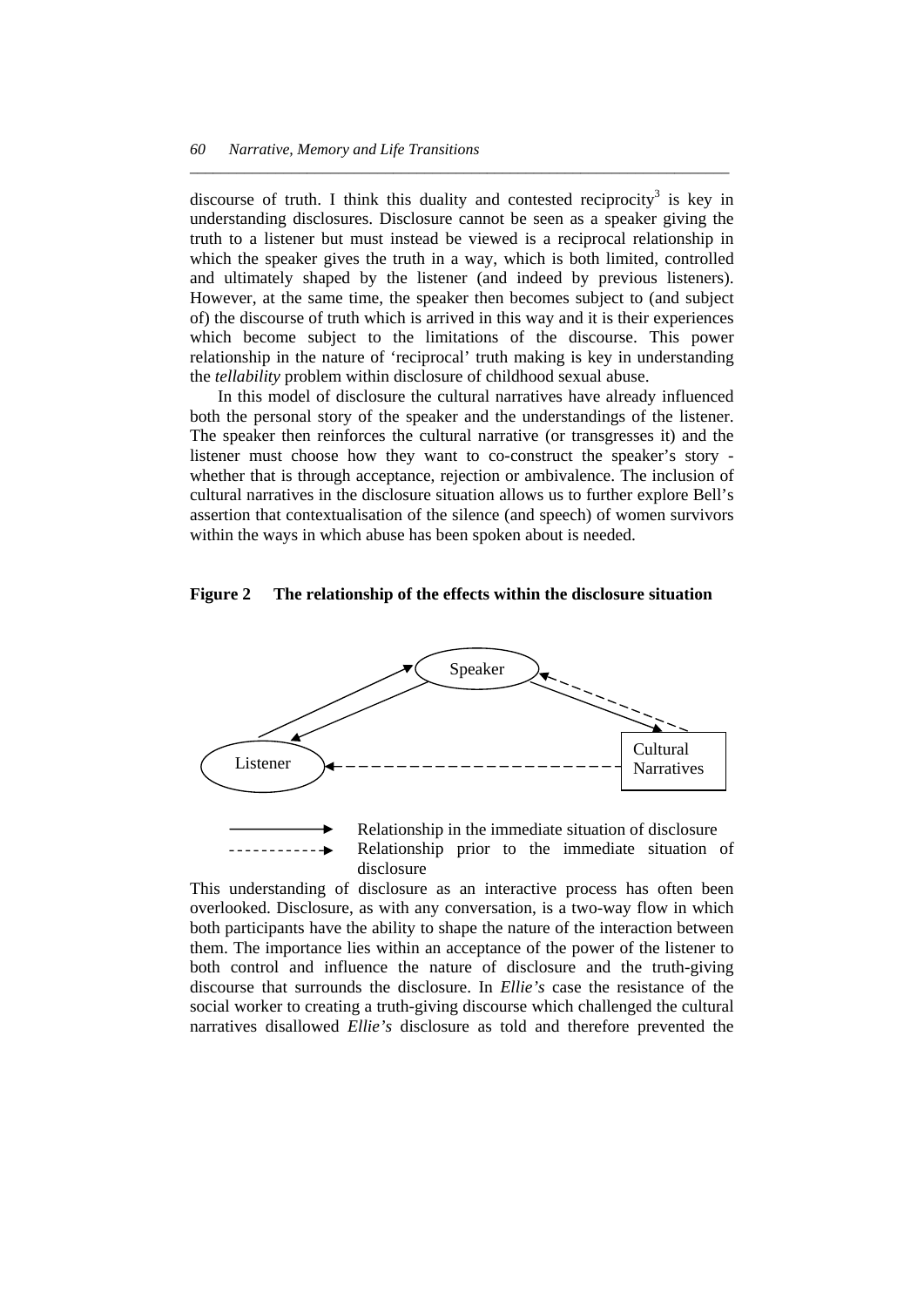achievement of her aim of protecting her sister. In *Alice's* case it is the possibility that the reciprocal relationship will not be entered into by others which prevents her from disclosing, even to a group from which she otherwise draws strength and comfort.

*\_\_\_\_\_\_\_\_\_\_\_\_\_\_\_\_\_\_\_\_\_\_\_\_\_\_\_\_\_\_\_\_\_\_\_\_\_\_\_\_\_\_\_\_\_\_\_\_\_\_\_\_\_\_\_\_\_\_\_\_\_\_\_\_\_\_\_\_\_\_* 

 In the process of disclosure the woman who have experienced childhood sexual abuse is involved in an active process of assessing cultural narratives and creating (or recreating) her own story in relation to them. Croghan and Miell (1998) argue that any:

act of resistance was itself deeply enmeshed in existing cultural representations, and engagement with these representations [is] an integral part of creating an alternative view. Refuting a negative version of events involved the account maker in an implicit appeal for sanction to an audience which, together with the authors of these accounts, was immersed in common cultural values while at the same time struggling to establish alternative versions of events.

(Croghan and Miell, 1998, p.454)

In other words the act of resisting the cultural representations is one which involves both the speaker and the listener and is one in which both parties must engage with the cultural representations involved. In fact this describes each disclosure event because the 'account maker' will always be enmeshed in trying to differentiate her experience from stereotypical views. To establish another version of events, another representation or understanding, the speaker and listener must both concur that this is the process in which they are engaging or the speaker will be thwarted in this effort. However this process is more tenuous for the speaker than for the listener because, ultimately, it is the listener who has control of the process of understanding-construction in the disclosure situation. It is easier for the listener to impose their reinterpretation upon the speaker, either explicitly as in *Ellie'*s case or without admitting doing so as in the problem page writers case, than it is for the speaker to impose their reinterpretation upon a listener.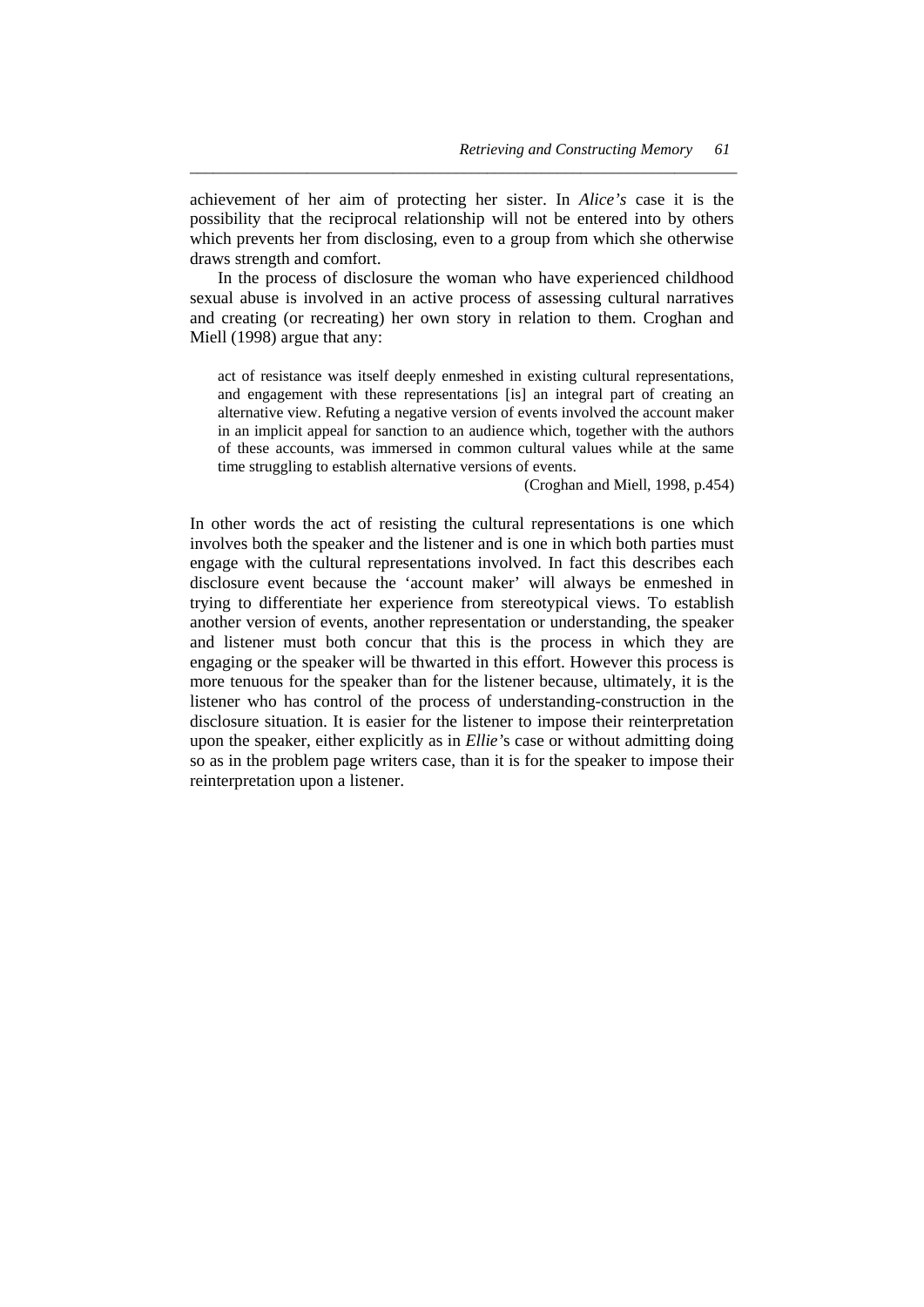#### **Conclusions**

To finish I want to return briefly to *Samantha* whose statement I used to open the paper. In the first statement *Samantha* makes clear that it is actually the "Why?" question about story telling which worries her most. This is similar to but also different from Coate's assertion that the worst possible challenge is the "so what?" question. "So what" is dealt with in our cultural narratives – it refers to issues about how child sexual abuse must be tackled, issues of silence and speech. "Why?" as opposed to "So what" does not so much challenge the story as it does the speaker. The "why?" question, posed only after the speaker has finished disclosing may contain elements of the "so what?" question but it also takes the question further - moving from challenging the story ("So what was the point of that?") to challenging the speaker ("So why tell me this?") and that transformation of questioning may hold an important key to the experience of disclosure for adult women.

*\_\_\_\_\_\_\_\_\_\_\_\_\_\_\_\_\_\_\_\_\_\_\_\_\_\_\_\_\_\_\_\_\_\_\_\_\_\_\_\_\_\_\_\_\_\_\_\_\_\_\_\_\_\_\_\_\_\_\_\_\_\_\_\_\_\_\_\_\_* 

 In a section of interview transcript *Samantha* directly confronts these same issues.

*Samantha:* If I was really thinking about it you would tell people why your telling them, before you even told them. You would say, you know, that you wanted some support or you wanted to know what they thought or something, you know. Then you might, then *I* might have got out of it what I wanted, you know ... I mean you often think don't you when people tell you things, why are they telling me this, I often think it, very often you know, you start off on something and I very often don't know if they want something from me, an answer, or if they are telling me out of interest in which case have they stopped to find out if I am interested or why are they telling me. I mean that's maybe how people felt when I told them because I gave them no clue about why I was telling them.

*Samantha* here questions and works with her problems about disclosure but her conclusion is a startling one. Her solution to the "Why" question is to answer it before she has begun. And yet, moments later in the interview, Samantha said to me that this was an ideal which wouldn't solve the problem because either she wouldn't do it or because the speaker still wouldn't understand. So whereas *Alice'*s solution is to pre-empt the *tellability* challenge by not telling, *Samantha* suggests directly tackling the problem by answering the challenge before it arises.

 *Tellability*, as we have seen, can be a key problematical site in understanding disclosure of childhood sexual abuse, particularly when we are considering social stigmatisation and reluctance to disclose. The notion of *tellability* confuses the issue of disclosure because rather than being able to portray disclosure as a situation in which one person gives information to another in a relatively simple process of active agent and passive receptor, the situation is actually much more complex. Not only are both people involved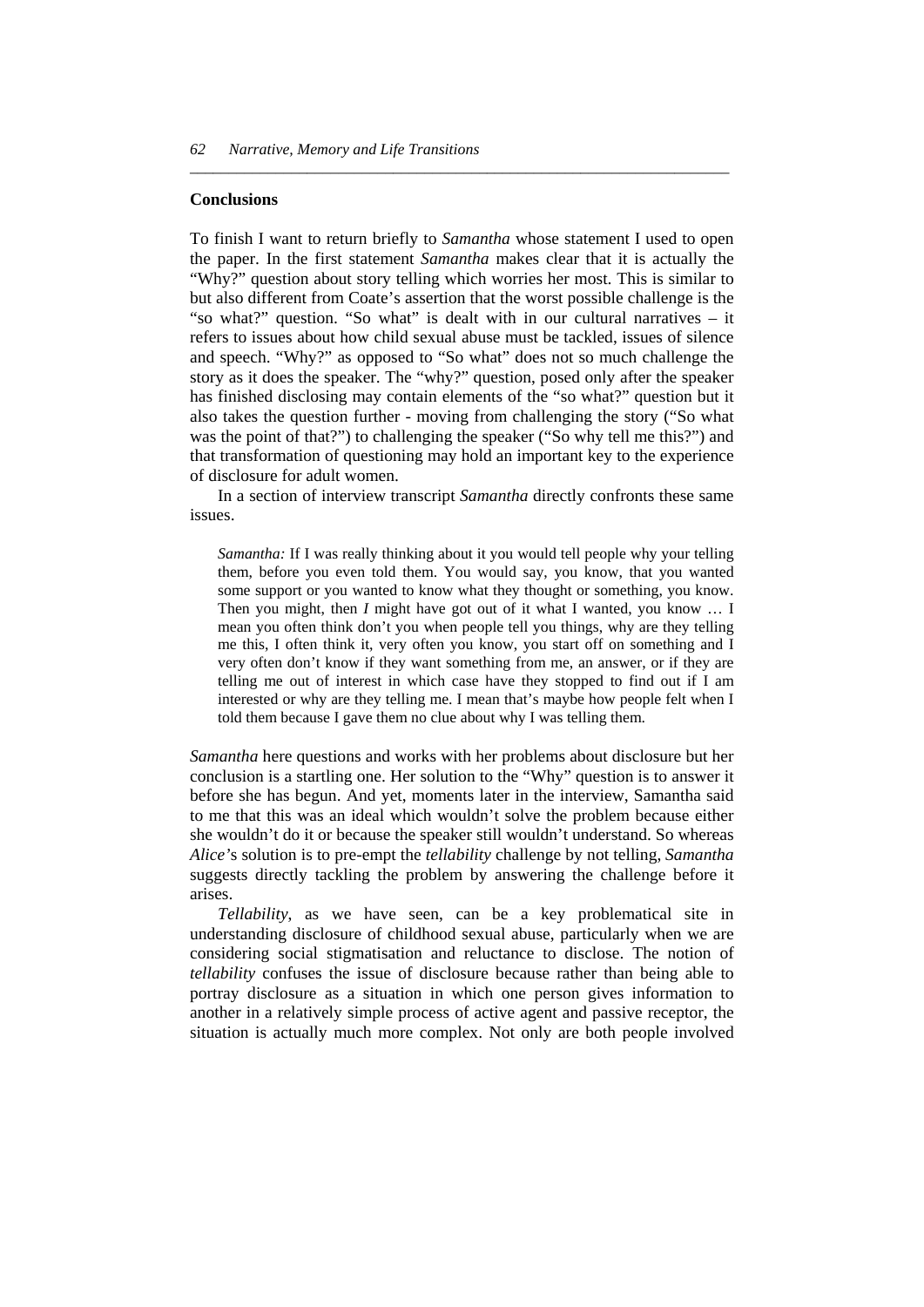actively engaged in the disclosure process within differentiated roles but additionally cultural narratives play both an active and a passive role in the situation. Moreover the issue of *tellability* is one where the listener can exercise their power to retain control over the construction of meaning within the disclosure event. Additional to this, the challenge of *tellability* also shows us how important aspects of narrative are in disclosure of child sexual abuse.

*\_\_\_\_\_\_\_\_\_\_\_\_\_\_\_\_\_\_\_\_\_\_\_\_\_\_\_\_\_\_\_\_\_\_\_\_\_\_\_\_\_\_\_\_\_\_\_\_\_\_\_\_\_\_\_\_\_\_\_\_\_\_\_\_\_\_\_\_\_\_* 

#### **References**

- Armstrong, L. (1991) "Surviving the Incest Industry" in *Trouble and Strife* 21.
- Armstrong, L. (1994) *Rocking the Cradle of Sexual Politics: What happened when women said incest*, London, Women's Press.
- Atmore, C. (1998) "Towards 2000: Child Sexual Abuse and the media" in Adrian Howe *Sexed Crimes in the News*, New South Wales, Federation Press, p.124-144.
- Bell, V. (1993) *Interrogating Incest: Feminism, Foucault and the Law*, London, Routledge.
- Coates, J. (2000) "What do we mean by a 'story'?" in *University of Surrey Roehampton Working Papers in Linguistics* Volume 2, London, University of Surrey Roehampton.
- Croghan, E. and Miell, D. (1998) "Strategies of Resistance: "Bad" mothers dispute the evidence" in *Feminism & Psychology* 8(4) 445-465.
- Elliot, M. (1994) *Female Sexual Abuse of Children*, New York, Guilford.
- Foucault, M. (1976) *The History of Sexuality Volume 1: An Introduction*, London, Allen Lane.
- Kelly, L. (1991) "Unspeakable Acts: Women who abuse" in *Trouble & Strife* Volume 21 pp.13-20.
- Kelly, L., Burton, S. and Regan, L. (1996a) "Beyond victim and survivor: sexual violence, identity and feminist theory and practice" in Adkins, L. and Merchant, V. *Sexualising the Social: Power and the Organization of Sexuality*, London, Macmillan.
- Kelly, L. and Radford, J. (1996b) "Nothing Really Happened: the invalidation of women's experiences of sexual violence" in Hester, M., Kelly, L. and Radford, J. *Women, Violence and Male Power*, Buckinghamshire, Open University Press.
- Plummer, K. (1995) *Telling Sexual Stories: power, change and social worlds*, London, Routledge.

Schatzow, E. and Herman, J. (1989) "Breaking Secrecy: Adult Survivors Disclose to their Families" in *Psychiatric Clinics of North America* 12(2) p.337-34.